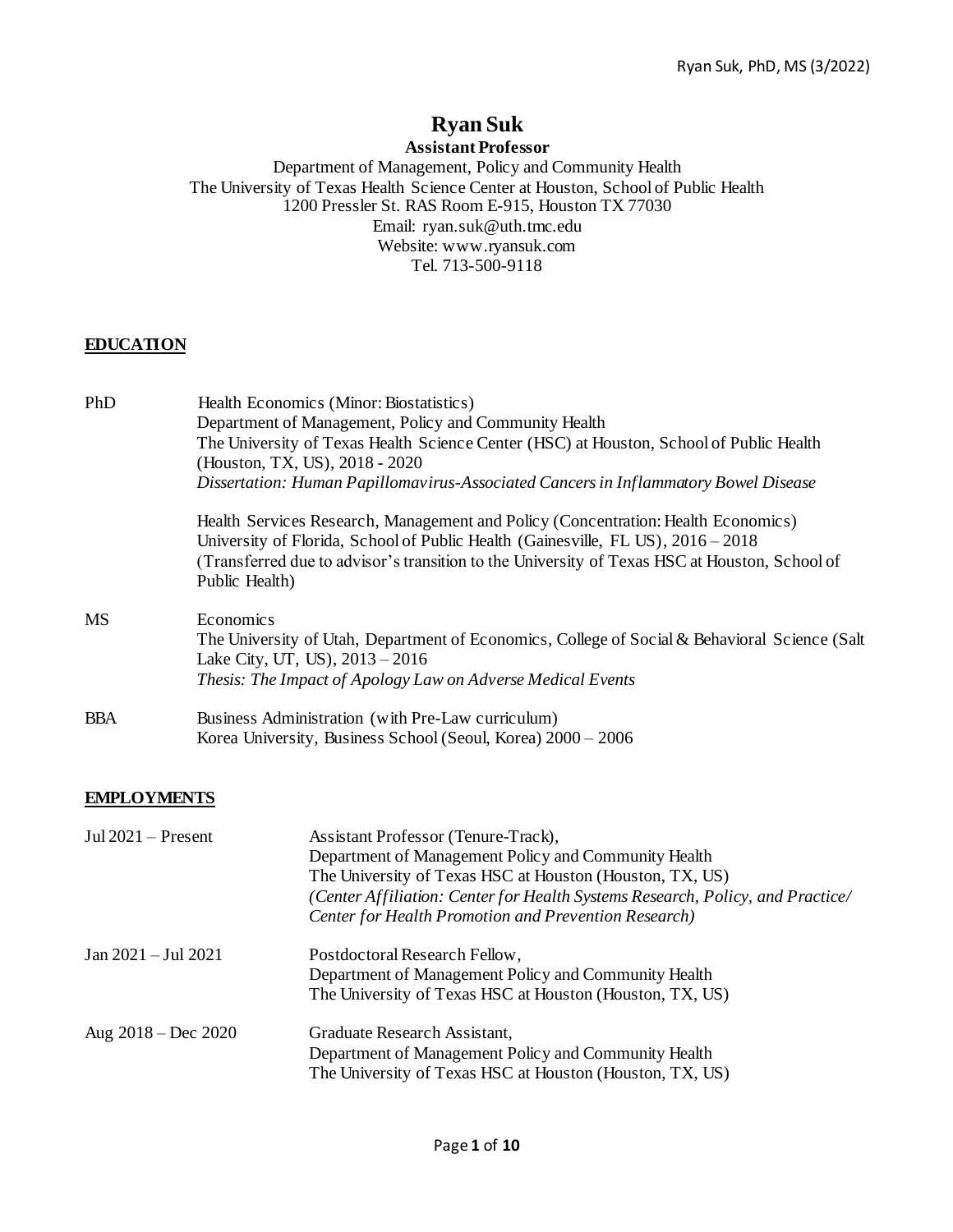| Aug $2016 - \text{Jul } 2018$ | Graduate Assistant,<br>Department of Health Services Research, Management and Policy<br>University of Florida (Gainesville, FL, US) |
|-------------------------------|-------------------------------------------------------------------------------------------------------------------------------------|
| Nov $2010 - \text{Jun } 2013$ | Freelance Translator/Interpreter (English <=> Korean; Los<br>Angeles, CA, US and Seoul, Korea)                                      |
| Feb $2008 - \text{Jun } 2010$ | Human Resource Development Consultant/Leadership Education Designer,<br>Learn2 Consulting (Seoul, Korea)                            |
| Mar $2004 - \text{Jun } 2010$ | Conference Coordinator (national and international),<br>The Korean Society of Law and Medicine (Seoul, Korea)                       |
| Mar $2003 - \text{Jun } 2008$ | Research Assistant/Research Scientist<br>The Korean Society of Law and Medicine/ Korea University (Seoul, Korea)                    |

### **INSTITUTIONAL ADMINISTRATIVE SERVICES**

| $2021 -$ Present | Member, Admissions Committee,                            |
|------------------|----------------------------------------------------------|
|                  | Department of Management Policy and Community Health     |
|                  | The University of Texas HSC at Houston (Houston, TX, US) |

### **EXTERNAL PROFESSIONAL APPOINTMENTS**

| $2021 -$ Present | Professional Development Committee/Committee Liaison<br>Interdisciplinary Association for Population Health Science (IAPHS) |
|------------------|-----------------------------------------------------------------------------------------------------------------------------|
| $2021 -$ Present | Mentoring Program Facilitator for Women in Academia,<br>Society for Epidemiologic Research (SER)                            |

### **RESEARCH AND TEACHING INTERESTS**

- Cost-Effectiveness Analysis (CEA)/ Decision Model (Markov Cohort, Microsimulation, etc.)
- Population-based Large Scale Data Analysis
- Econometrics/ Health Economic Theories and Frameworks
- Area-level Analysis
- Inequality Index Measures
- Distributional CEA for Reducing Health Disparities
- HPV-associated Cancers and Prevention
- Socio-ecological Determinants of Health and Barriers to Evidence-Based Medicine
- HPV-associated Cancers among IBD & other immunocompromised patients, and LGBTQ+ Population
- Psychosocial and Palliative Cancer Care Delivery

#### **HONORS AND AWARDS**

- SPHSA Research Day 2020, 3<sup>rd</sup> Place Award, The University of Texas HSC, 2020 *(Title: Risks of Suicidal Deaths after a Cancer Diagnosis by County-level socioeconomic and Metropolitan Status in the US, 1992-2016)*
- People with AIDS Public Health in the Americas Scholarship, The University of Texas HSC, 2019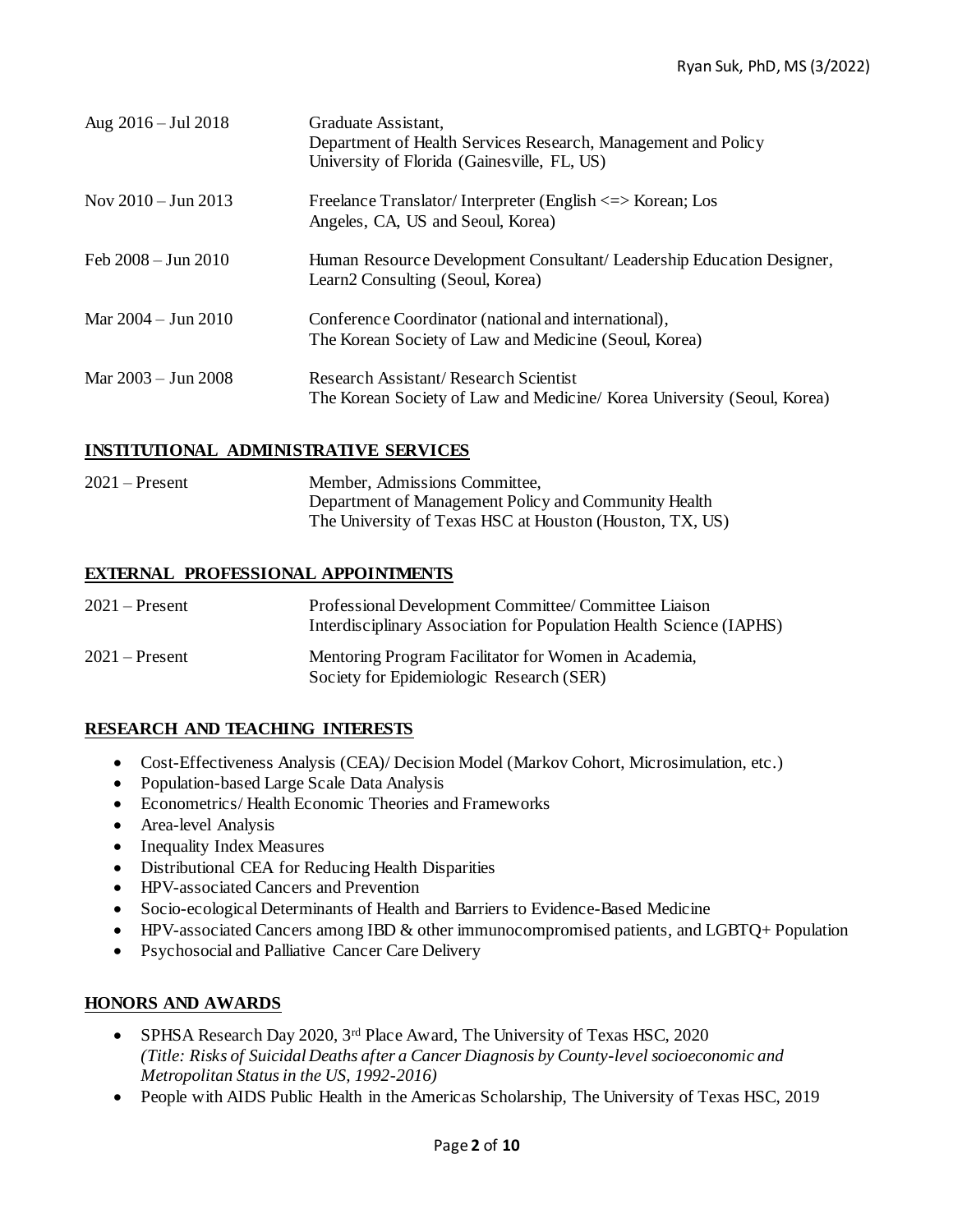- Department of Management, Policy and Community Health Scholarship, The University of Texas HSC, 2019
- School of Public Health Travel Fund, The University of Texas HSC, 2019
- Grinter Fellowship, University of Florida, 2016-2019
- Graduate Student Council Travel Grant, University of Florida, Spring 2018
- Thesis Grant, Department of Economics, University of Utah, 2015-2016

### **PEER-REVIEWED PUBLICATIONS**

#### **\* Authors with equal contribution**

#### **^ Corresponding author**

- 1. Xie Z, Chen G, **Suk R**, Dixon B, Jo A, Hong YR^. Limited English Proficiency and Screening for Cervical, Breast, and Colorectal Cancers among Asian American Adults. **J. Racial and Ethnic Health Disparities** (2022). doi:10.1007/s40615-022-01285-8
- 2. **Suk R**^, Hong YR, Rajan SS, Xie Z, Zhu Y, Spencer JC. Assessment of US Preventive Services Taskforce-concordant cervical cancer screening rates and reasons for underscreening by age, race/ethnicity, sexual orientation, rurality, and insurance, 2005 to 2019. **JAMA Network Open**. 2022;5(1):e2143582. doi:10.1001/jamanetworkopen.2021.29913
- 3. Lin Y\*, Damgacioglu H\*, **Suk R**, Wu C, Zhu Y, Ortiz AP, Hara SK, Sonawane K, Deshmukh AA^. Trends in the Incidence of Human Papillomavirus-Associated Cancers by County-Level Income and Smoking Prevalence in the United States, 2000-2018, **JNCI Cancer Spectrum**. 2022;6(2):pkac004, doi:10.1093/jncics/pkac004
- 4. Sonawane K\*, **Suk R**\*, Chiao EY, Schmeler K, Montealegre J, Fernandez M, Deshmukh AA^. Evaluation of Cervical Cancer Screening Uptake and Adherence Among Women Without Human Papillomavirus Vaccination in the US. **JAMA Network Open**. 2021;4(10):e2131129. doi:10.1001/jamanetworkopen.2021.31129
- 5. **Suk R^**, Hong YR, Wasserman RM, Swint JM, Azenui NB, Sonawane K, Tsai AC\*, Deshmukh AA\*. Analysis of Suicide after Cancer Diagnosis by US County-Level Income and Rural vs Urban Designation, 2000-2016. **JAMA Network Open**. 2021;4(10):e2129913. doi:10.1001/jamanetworkopen.2021.29913
- 6. Sun SX^, **Suk R**, Kuerer HM, Cantor SB, Raber BM, Deshmukh AA. No Treatment Versus Partial Mastectomy Plus Radiation for Ductal Carcinoma In Situ. **Annals of Surgical Oncology**. 2021. doi:10.1245/s10434-021-10758-9
- 7. Song J^, Fogarty K, **Suk R**, Gillen M. Behavioral and Mental Health Problems in Adolescents with ADHD: Exploring the Role of Family Resilience. **Journal of Affective Disorders**. 2021;294:450-458. doi:10.1016/j.jad.2021.07.073
- 8. Hong YR\*^, Yadav S\*, **Suk R**, Khanijahani A, Erim D, Turner K. Patient-Provider Discussion about Emotional and Social Needs, Mental Health Outcomes and Benefit Finding among US Adults Living with Cancer. **Cancer Medicine**. 2021 Jun;10(11):3622-3634. doi:10.1002/cam4.3918
- 9. Deshmukh AA^, **Suk R**, Shiels MS, Damagacioglu H, Lin Y, Stier EA, Nyitray AG, Chhatwal J, Nemutlu GS, Chiao EY, Schmeler K, Sigel K\*, Sonawane K\*. Incidence Trends and Burden of Human Papillomavirus-Associated Cancers among Women in the United States, 2001-2017. **JNCI**. 2020.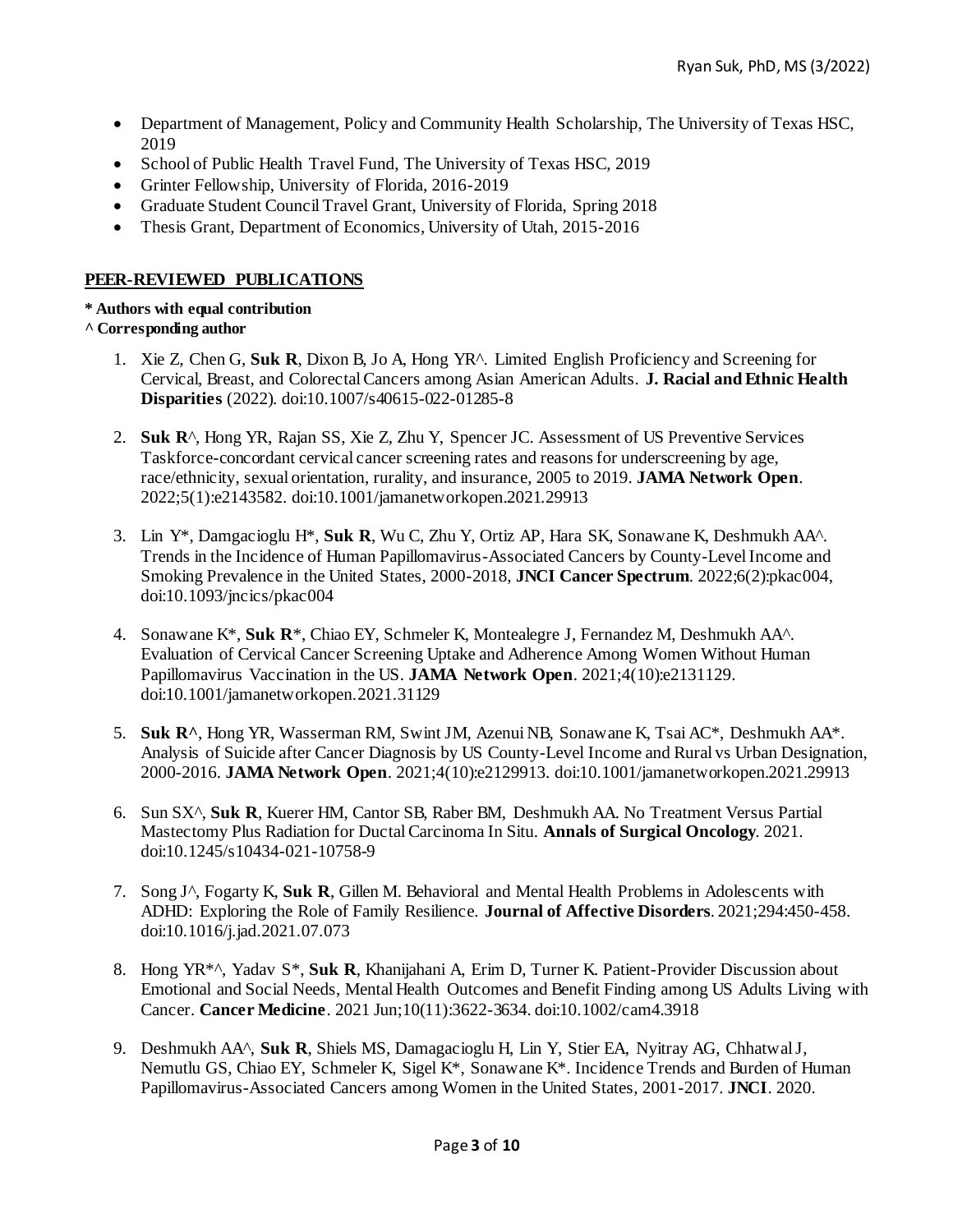doi:10.1093/jnci/djaa128

- 10. Deshmukh AA\*^, **Suk R**\*, Shiels MS, Sonawane K, Nyitray AG, Liu Y, Gaisa MM, Palefsky JM, Sigel K. Recent Trends in Squamous Cell Carcinoma of the Anus Incidence and Mortality in the United States, 2001-2015. **JNCI**. 2020;112(8):829-838. doi:10.1093/jnci/djz219
- 11. **Suk R,** Montealegre JR, Nemutlu GS, Nyitray AG, Schmeler KM, Sonawane K\*, Deshmukh AA\*^. Public Knowledge of Human Papillomavirus (HPV) and Receipt of Vaccination Recommendations. **JAMA Pediatrics**. 2019;173(11):1099-1102. doi:10.1001/jamapediatrics.2019.3105
- 12. Sonawane K^, Zhu Y, Balkrishnan R, **Suk R**, Deshmukh AA, Aguilar D. Antihypertensive Drug Use and Blood Pressure Control among Stroke Survivors in the US: NHANES 2003-2014. **The Journal of Clinical Hypertension**. 2019;00:1-8. doi: 10.1111/jch.13553
- 13. Hong YR^, Cardel M, **Suk R**, Vaughn I, Deshmukh AA, Fisher C, Pavela G, Sonawane K. Teach-Back Experience and Hospitalization Risk among Patients with Ambulatory Care Sensitive Condition: A Matched-Cohort Study. **Journal of General Internal Medicine**. 2019;34, 2176-284. doi: 10.1007/s11606-019-05135-y
- 14. **Suk R**, Mahale P, Sonawane K, Sikora A, Chhatwal J, Schmeler K, Sigel K, Cantor SB, Chiao EY\*, Deshmukh AA\*^**.** Trends in Risks for Second Primary Cancers Associated with Index Human Papillomavirus Associated Cancers. **JAMA Network Open**. 2018;1(5):e181999. doi:10.1001/jamanetworkopen.2018.1999
- 15. Sonawane K, **Suk R**, Chiao EY, Chhatwal J, Qiu P, Wilkin T, Nyitray AG, Sikora A, Deshmukh AA^. Oral Human Papillomavirus Infection: Differences in Prevalence Between Sexes and Concordance with Genital Human Papillomavirus Infection, NHANES 2011 to 2014. **Annals of Internal Medicine**. 2017;167:714–724. doi: 10.7326/M17-1363
- 16. **Suk R**. Health Economic Approach to End-of-Life Care in US: Based on Medicare. **Korean Journal of Law and Medicine**. 2014; 15(1): 335-373

### **MANUSCRIPTS UNDER REVIEW**

### **\* Authors with equal contribution**

#### **^ Corresponding author**

- 1. Hong YR, Xie Z, Lee J, Turner K, **Suk R**. Cancer Survivors' Unmet Healthcare Needs and Emergency Department Utilization during the COVID-19 Pandemic. (Under review)
- 2. Hong YR^\*, Xie Z\*, **Suk R**, Tabriz AA. Turner Kea, Qiu P. Trends in Catastrophic Healthcare Expenditures among US Households with Chronic Disease between 2008 and 2018. (Under review)
- 3. Hong YR^, Yadav S, **Suk R**, Lee A, Newsome F, Johnson-Mann CN, Cardel MI, Ross KM. Physical Activity and Healthy Eating Behaviors among US Adults Receiving Bariatric Surgery: NHANES 2015- 2018. (Under review)
- 4. Clarke MA, Deshmukh AA, **Suk R**, Roberts J, Gilson R, Jay N, Stier EA, Wentzensen N. A Systematic Review and Meta-Analysis of Cytology and HPV-related Biomarkers for Anal Cancer Screening among different risk groups (Under review)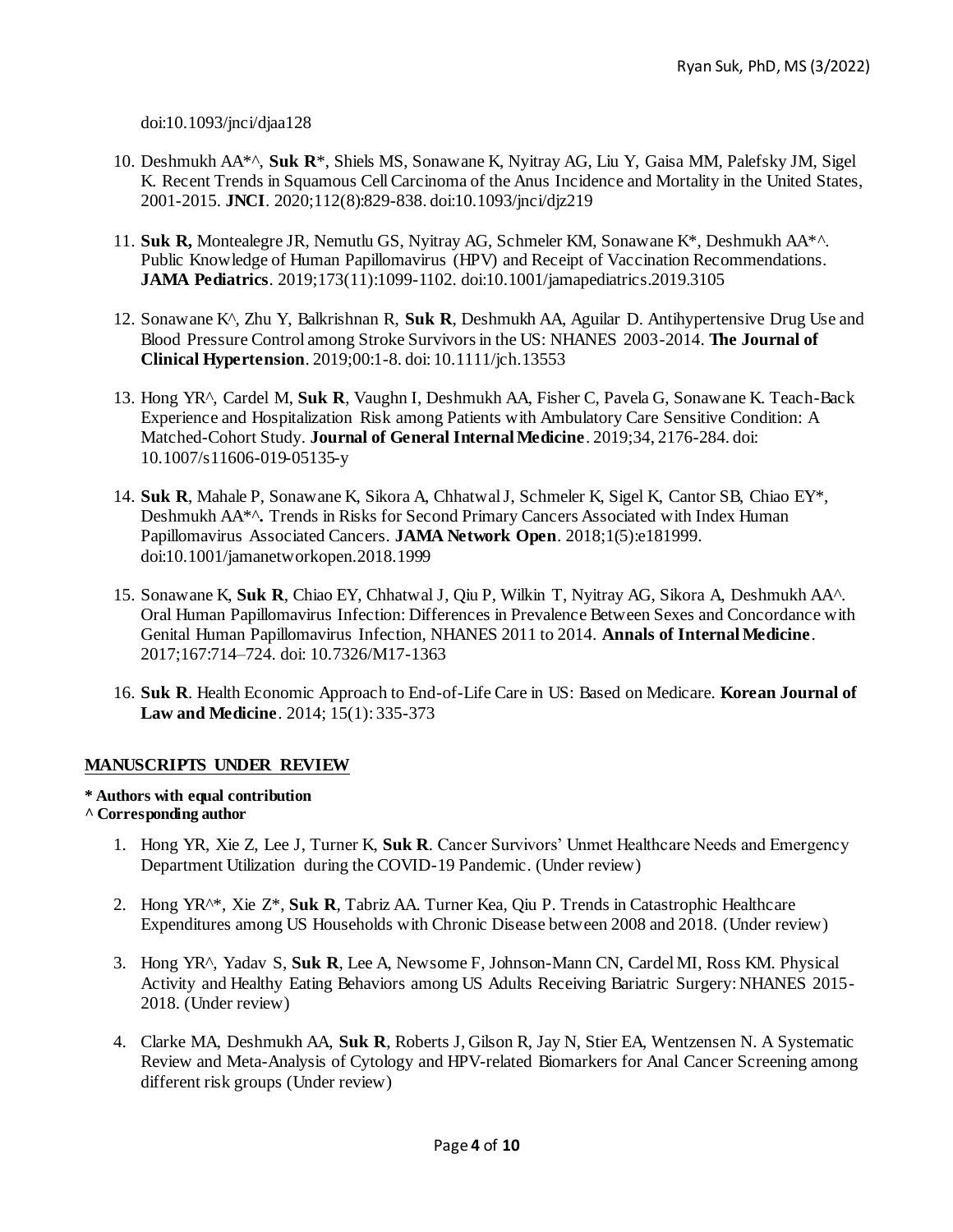## **RESEARCH SUPPORT**

| Title:    | "Human Papillomavirus-Associated Cancers in the US Medicare Population with  |
|-----------|------------------------------------------------------------------------------|
|           | Inflammatory Bowel Disease: Risk, Quality of Life, and Lifetime Costs"       |
| Role:     | Principal Investigator                                                       |
| Sponsor:  | <b>PRIME Funding for New Investigators - The University of Texas HSC SPH</b> |
| Duration: | $09/01/2021 - 08/31/2022$                                                    |
| Amount:   | \$25,000                                                                     |

# **SELECTED ABSTRACTS AND PRESENTATIONS**

#### **\* Authors contributed equally to this work ǂ Presenting author**

- 1. **Suk Rǂ**, Hong YR. Trend Changes of Birth Cohort Effects in HPV-Associated Cancer Incidence in the United States, 2004-2018. **ASCCP 2022 Scientific Meeting on Anogenital & HPV-Related Diseases**. To be presented in March 2022, San Diego, CA. [oral presentation].
- 2. **Suk Rǂ**, Tsai AC. County-Level Income Inequality, Absolute Income, and Cause-Specific Mortality in the US, 1999-2018. The 43rd **Annual Meeting of the Society for Medical Decision Making (SMDM)**. October 2021. [oral presentation]. Virtual meeting.
- 3. Deshmukh AAǂ, Damgacioglu H, **Suk R**, Georges D, Sonawane K, Ferlay J, Bray F, Clifford GM. Global Burden of Squamous Cell Carcinoma of the Anus and HIV-Attributable Cases in 2020. **International Anal Neoplasia Society Rapid Research Update Meeting 2021**. June 2021, Virtual meeting [oral presentation].
- 4. Clarke MAǂ, Deshmukh AA, **Suk R**, Roberts J, Gilson R, Jay N, Stier EA, Wentzensen N. A Systematic Review and Meta-Analysis of Cytology and Biomarkers for Anal Cancer Screening. **EUROGIN 2021**. May 2021, Virtual meeting [oral presentation].
- 5. **Suk R**ǂ, Sonawane K, Bauer CX, Lairson DR, Deshmukh AA. Risk of Anal Cancer in Inflammatory Bowel Disease Patients in the US: A Population-Based Study 2008-2018. **Crohn's and Colitis Congress 2021**. January 2021, Virtual meeting.
- 6. **Suk R**ǂ, Swint JM, Hong YR, Sonawane K, Deshmukh AA. Risks and Patterns of Suicidal Deaths after Cancer Diagnosis By County-Level Socioeconomic and Metropolitan Status in the US, 1992-2016. **The 42nd Annual Meeting of the Society for Medical Decision Making (SMDM)**. October 2020. (Finalist for the Lee. B. Lusted best student presentation award) (Top-rated Abstracts) Virtual meeting.
- 7. **Suk R**ǂ, Sonawane K, Deshmukh AA. Risks of Suicidal Deaths after a Cancer Diagnosis by County-level Socioeconomic and Metropolitan Status in the US, 1992-2016. **UTHealth SPHSA Research Day 2020**. April 2020, Houston, TX. (3rd Place Award winner)
- 8. **Suk R**<sup>‡</sup>, Suk H, Sigel K, Sonawane K, Deshmukh AA. Population-Level HPV Vaccination Coverage among US Adult IBD Patients: Still Not Enough. **Crohn's and Colitis Congress 2020**. January 2020, Austin, TX. (citation: **Gastroenterology** 158(3):S106. doi:10.1053/j.gastro.2019.11.250)
- 9. **Suk R**<sup>‡</sup>, Suk H, Sonawane K, Deshmukh AA. E-Cigarette and Cigarette Use among US Adult IBD Patients: Population-Level Survey. **Crohn's and Colitis Congress 2020**. January 2020, Austin, TX.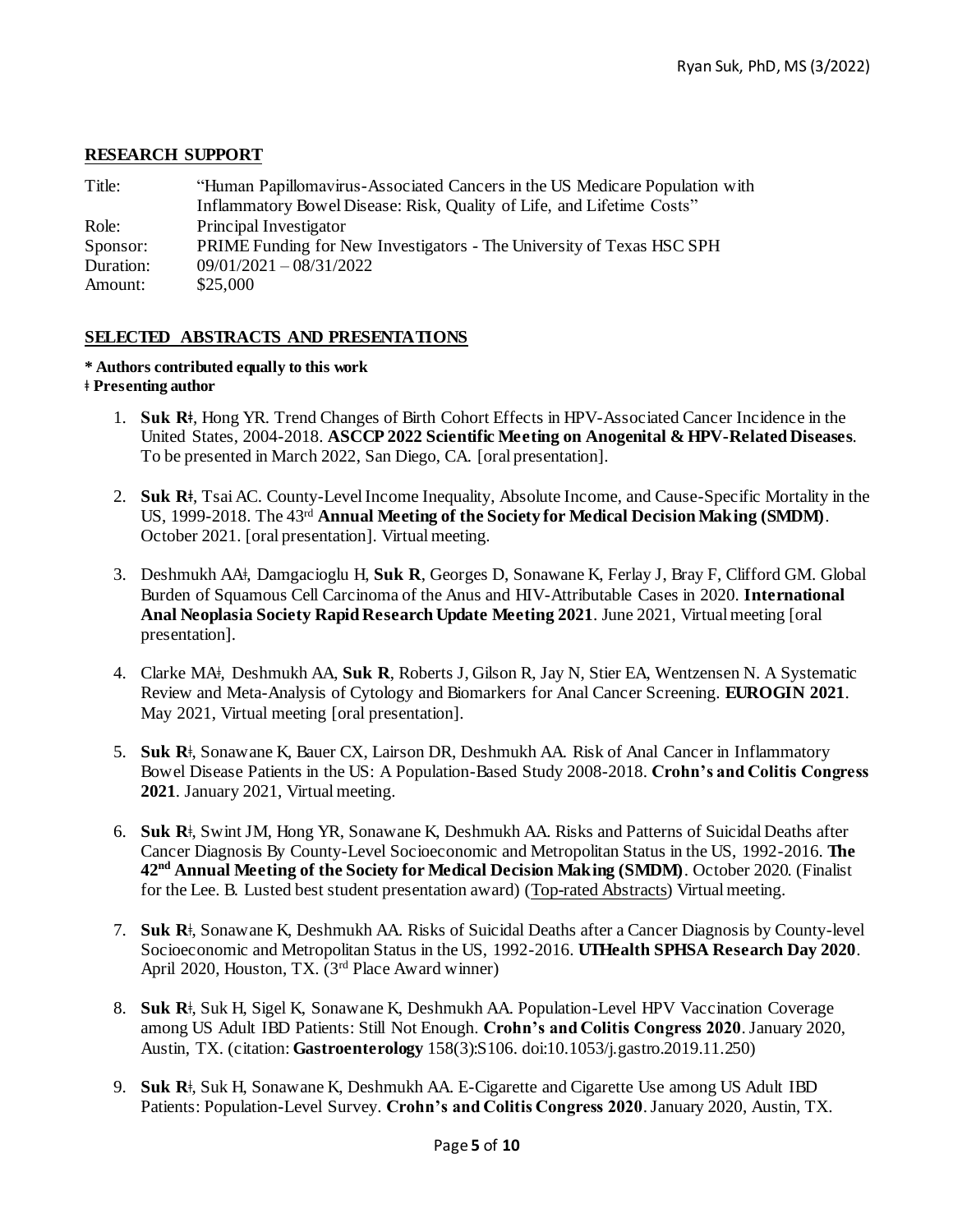(citation: **Gastroenterology** 158(3):S102. doi:10.1053/j.gastro.2019.11.242)

- 10. Nemutlu GSǂ, **Suk R**, Chhatwal J, Deshmukh AA. Scaling Up HPV Vaccination to Reduce HPVassociated Anal Cancer Incidence: Model-based Predictions**, INFORMS Annual Meeting 2019**. October 2019, Seattle, WA.
- 11. Sun SXǂ, **Suk R**, Kuerer HM, Cantor SB, Deshmukh AA. Cost-effectiveness Analysis of Active Surveillance Compared to Partial Mastectomy Plus Radiation for Ductal Carcinoma In Situ: Is Nonoperative management a viable option? **2019 Society of Surgical Oncology Annual Cancer Symposium** [oral presentation]. March 2019, San Diego, CA.
- 12. **Suk R**ǂ, Deshmukh AA, Sonawane K, Song J, Huo JH. Racial Variation in Myelosuppression Hospitalizations among Inflammatory Bowel Disease Patients. **Crohn's and Colitis Congress 2019**. February 2019, Las Vegas, NV. (citation: **Gastroenterology**. Volume 156, Issue 3, S41. doi:10.1053/j.gastro.2019.01.116)
- 13. **Suk R**ǂ**,** Huo J, Sonawane K\*, Deshmukh AA\*. Gender Difference in the Knowledge Regarding Human Papillomavirus (HPV) and Associated Cancers: HINTS-5. **HINTS Data Users Conference**. September 2018. Bethesda, MD.
- 14. **Suk R**ǂ, Mahale P, Sonawane K, Sikora AG, Chhatwal J, Schmeler K, Sigel K, Cantor SB, Chiao EY\*, Deshmukh AA\*. Risk of Second Primary HPV-associated Cancers after Index HPV-associated Cancers. **Panel discussion** in addition to a poster session at **American Society of Clinical Oncology (ASCO) Annual Meeting 2018**. Chicago IL, June 2018. (citation: *Journal of Clinical Oncology*. 2018;36(15\_suppl):1520-1520. doi: 10.1200/JCO.2018.36.15\_suppl.1520)
- 15. **Suk R**ǂ, Sonawane K, Chiao EY, Chhatwal J, Sikora AG, Sigel K, Deshmukh AA. Association between HPV- related Cancers and Inflammatory Bowel Disease. **American Society of Clinical Oncology (ASCO) Annual Meeting 2018**. Chicago IL, June 2018. (citation: *Journal of Clinical Oncology*36, no.15\_suppl - published online before print. doi: 10.1200/JCO.2018.36.15\_suppl.e13576)
- 16. **Suk R**ǂ, Chen Q, Sikora A, Deshmukh AA. Predicting the Impact of Continued Tobacco Use among Head and Neck Cancer Patients in the US. **The 39th Annual Meeting of the Society for Medical Decision Making (SMDM)**. Pittsburgh, PA, October 2017. (Finalist for the Lee. B. Lusted best student presentation award)
- 17. Deshmukh AAǂ, **Suk R**, Sahgal A, Neupane B, Chang E, Brown P, Likhacheva A. Determining Agespecific Optimal Management for Patients Diagnosed with 1 to 4 Brain Metastases. **The 39th Annual Meeting of the Society for Medical Decision Making (SMDM)**. Pittsburgh, PA, October 2017.

#### **REPORTS AND OTHERS**

• Mainous III A, Kates FR, Luetke M, Tanner R, **Suk R**, Laberge M. Service Needs of People Living with HIV/AIDS in Florida: Results from the 2016 Florida Needs Assessment for People Living with HIV/AIDS. *Florida Department of Health*.

#### **TEACHING COURSES**

The University of Texas Health Science Center at Houston

Spring 2022 *PH3920*: Health Services Delivery and Performance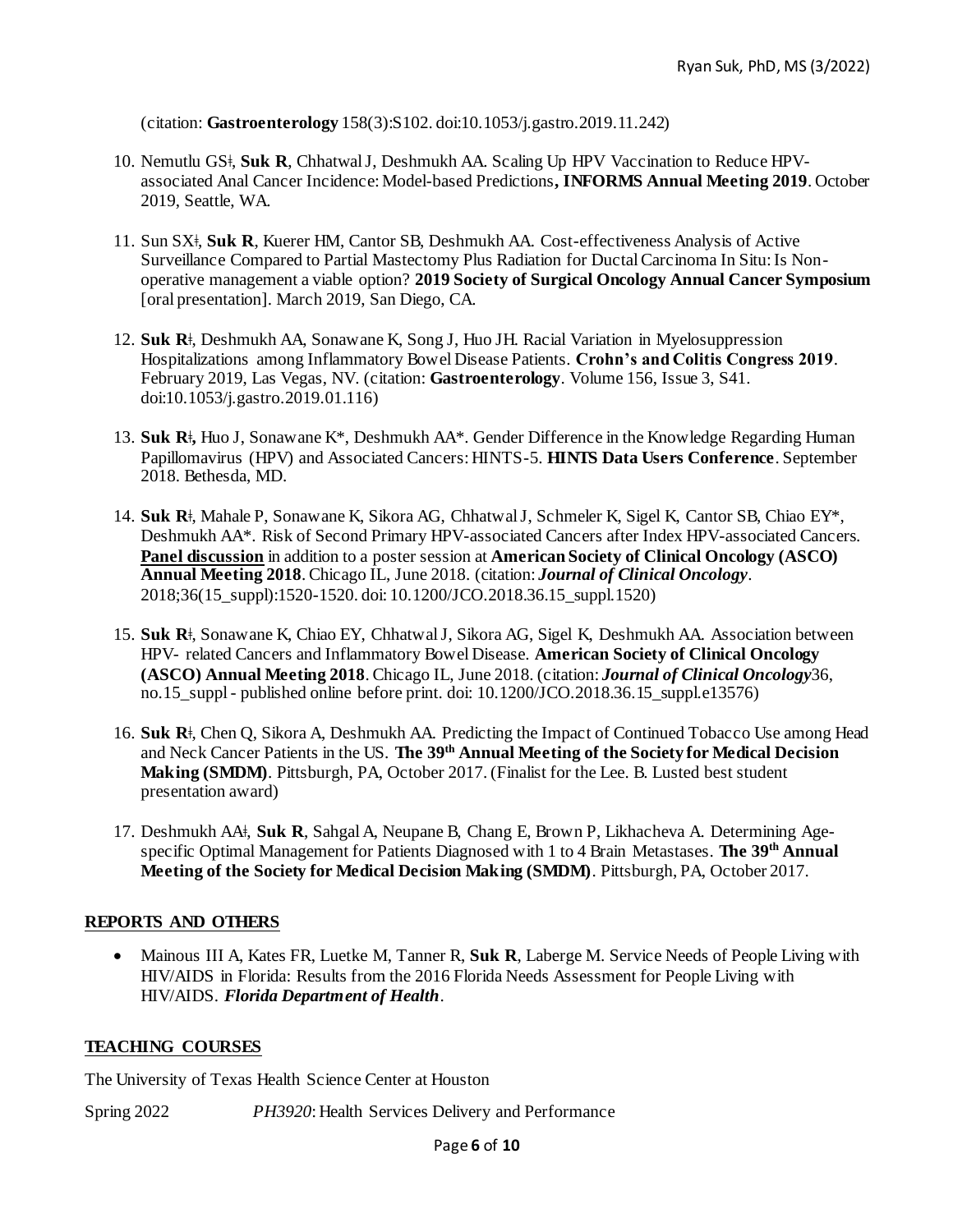|             | <i>PH3922</i> : Economic and Social Determinants of Health                                                                                                                                                                                                                                                                                                                          |
|-------------|-------------------------------------------------------------------------------------------------------------------------------------------------------------------------------------------------------------------------------------------------------------------------------------------------------------------------------------------------------------------------------------|
|             | <i>PH3999</i> : Independent Study (Topic: Microsimulation for Economic Evaluation)                                                                                                                                                                                                                                                                                                  |
| Fall 2021   | <i>PHD3935:</i> Advanced Health Economics                                                                                                                                                                                                                                                                                                                                           |
|             | PH3999: Independent Study (Topic: HPV-associated cancer prevention in underserved<br>populations)                                                                                                                                                                                                                                                                                   |
| Spring 2020 | Methodology Seminar Course: Practical Cancer Registry Research Methods<br>(Students developed a final class paper for publication. Lin $Y^*$ , Damgacioglu $H^*$ , Suk R,<br>Wu C, Zhu Y, Ortiz AP, Hara SK, Sonawane K, Deshmukh AA. Trends in the Incidence<br>of Human Papillomavirus-Associated Cancers by County-Level Income and Smoking<br>Prevalence in the United States.) |

### **MENTORING**

#### **Independent Study**

- Valda D. Page (The University of Texas HSC, DrPH program) Fall 2021, HPV-associated cancer prevention among underserved populations
- Priyadarsini Dasari (The University of Texas HSC, PhD program) Spring 2022, Microsimulation for Economic Evaluation

#### **Dissertation/Thesis**

• Srinivas V. Karra (The University of Texas HSC, PhD program) – PhD dissertation external reviewer, Fall 2021

#### **Research Projects & Other Mentorship Programs**

- Ha Ngan (Milkie) Vu, PhD (Northwestern University, Postdoctoral Fellow) 2022~Present, Interdisciplinary Association for Population Health Science (IAPHS) Mentorship
- Catherine Basil (The University of Texas at San Antonio, Pre-med program) 2022~Present, Social determinants of health research

### **INVITED TALKS/ PANEL DISCUSSIONS & GUEST LECTURES**

| 2022 | Guest Lecture, Center for Medical Ethics and Health Policy, Baylor College of Medicine<br>"Research on Health/Healthcare Disparities"                                                                                                                                 |
|------|-----------------------------------------------------------------------------------------------------------------------------------------------------------------------------------------------------------------------------------------------------------------------|
| 2022 | Invited Talk, Cancer Prevention and Control Research Network, Social Deprivation<br><b>Interest Group</b><br>"Understanding Individual and Ecological Level Social Determinants of Health for<br>Reducing Health Disparities"                                         |
| 2022 | Invited Talk, Center for Nursing Research (CNR), The University of Texas Health<br>Science Center at Houston Cizik School of Nursing, Houston, TX<br>"Understanding Individual and Ecological Level Social Determinants of Health for<br>Reducing Health Disparities" |
| 2021 | Invited Talk, Center for Health Promotion and Preventive Research, The University of<br>Texas Health Science Center at Houston School of Public Health, Houston, TX                                                                                                   |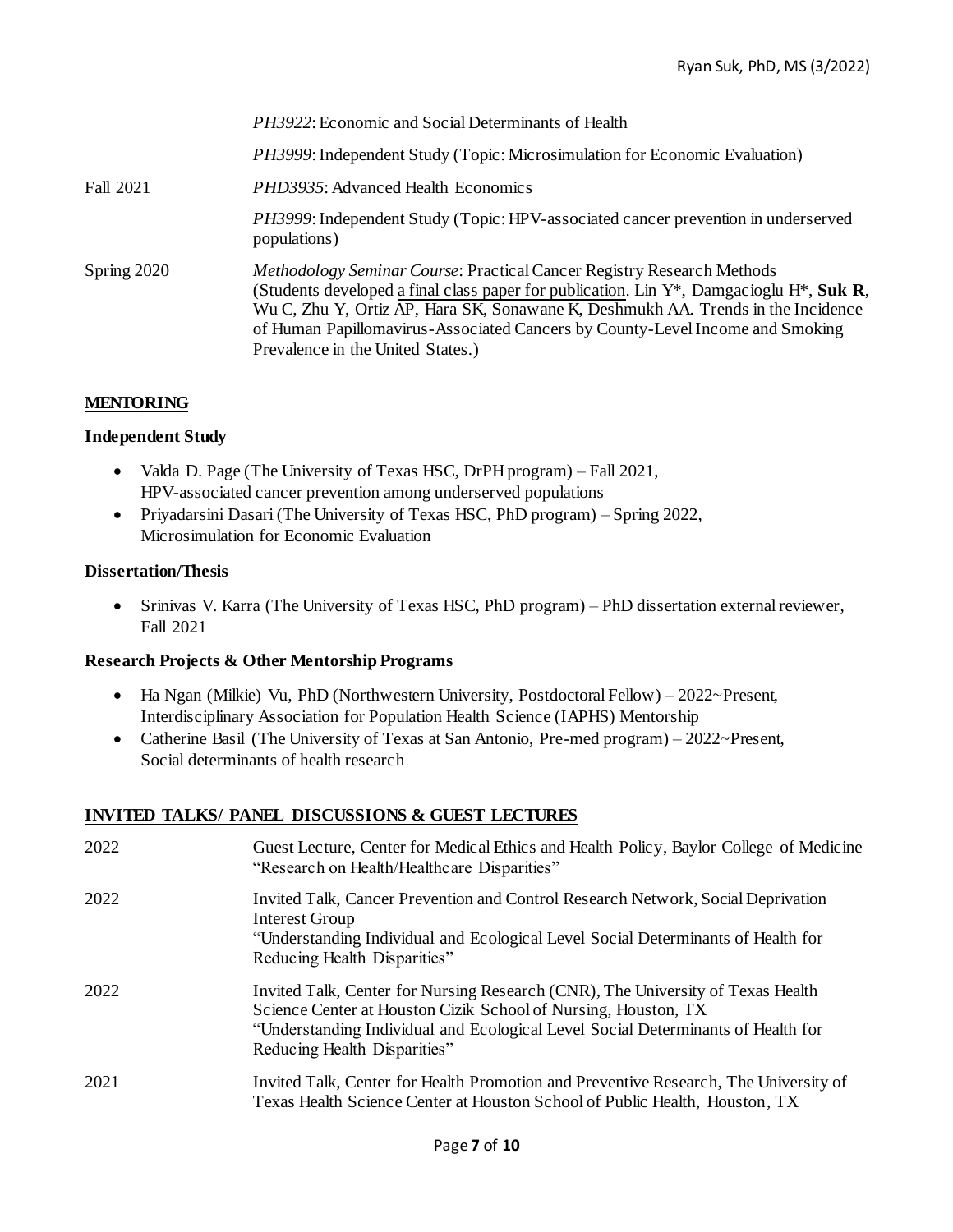| "Understanding Socioecological Determinants of Health for Reducing Health<br>Disparities"                                                                                                                                                                                 |
|---------------------------------------------------------------------------------------------------------------------------------------------------------------------------------------------------------------------------------------------------------------------------|
| Invited Talk, Department of Healthcare Administration and Policy, The University of<br>Nevada, Las Vegas School of Public Health, Las Vegas, NV "Optimizing HPV-<br>associated Cancer Prevention and Reducing Barriers"                                                   |
| Invited Talk, Department of Health Outcomes and Administrative Sciences, Binghamton<br>University - State University of New York School of Pharmacy and Pharmaceutical<br>Sciences, Binghamton, NY "Optimizing HPV-associated Cancer Prevention and<br>Reducing Barriers" |
| Invited Talk, Department of Public Health Sciences, The University of North Carolina at<br>Charlotte, Charlotte, NC "Optimizing HPV-associated Cancer Prevention and Reducing<br>Barriers"                                                                                |
| Guest Lecture, "Parameter Estimation"<br>The University of Texas HSC at Houston; <i>PHD3998</i> : Decision Analysis in Public Health<br>and Medicine                                                                                                                      |
| Guest Lecture, "Statistical Methods in Health Economics"<br>The University of Texas HSC at Houston; PH3910: Health Economics                                                                                                                                              |
| Guest Lecture, "Statistical Methods in Health Economics"<br>The University of Texas HSC at Houston; PH3910: Health Economics                                                                                                                                              |
| Panel Discussion, "System-Based Interventions to Address Secondary Cancer Prevention,<br>Cancer Prevention, Hereditary Genetics, and Epidemiology. The 2018 ASCO Annual<br>Meeting. June 2018, Chicago, IL.                                                               |
| Guest Lecture, "Applied Cost-Effectiveness Analysis"<br>University of Florida; HSA 6436: Health Economics                                                                                                                                                                 |
| Invited Talk, Legal Status of Hospital in South Korea and the US. The 2 <sup>nd</sup> Korea-China<br>Joint Conference on Medicine and Law, Chinese Hospital Association. June 2004,<br>Shenzhen, China                                                                    |
|                                                                                                                                                                                                                                                                           |

### **SELECTED MEDIA COVERAGE RELATED TO RESEARCH WORK**

- NCI Cancer Currents: ["Why Are Many Women Overdue for Cervical Cancer Screening?"](https://www.cancer.gov/news-events/cancer-currents-blog/2022/overdue-cervical-cancer-screening-increasing)
- Reuters Health/Medscape: ["Guideline-concordant cervical cancer screening rates declining in US"](https://www.medscape.com/viewarticle/967734)
- Healio: ["Timely cervical cancer screening decreased since 2005, largely due to lack of awareness](https://www.healio.com/news/primary-care/20220124/timely-cervical-cancer-screenings-decreased-since-2005-largely-due-to-lack-of-awareness)"
- ASCO Post: "Study finds guideline-concordant cervical cancer screening dropped from 2005 to 2019 [among women in the United States"](https://ascopost.com/news/january-2022/study-finds-guideline-concordant-cervical-cancer-screening-dropped-from-2005-to-2019-among-women-in-the-united-states/)
- US News and World Report: ["When Cancer Strikes, Who's at Higher Risk for Suicide?"](https://www.usnews.com/news/health-news/articles/2021-10-21/when-cancer-strikes-whos-at-higher-risk-for-suicide)
- ASCO Post: ["Do patients diagnosed with cancer living in low-income and rural areas face an increased](https://ascopost.com/news/october-2021/do-patients-diagnosed-with-cancer-living-in-low-income-and-rural-areas-face-an-increased-risk-of-suicide/)  [risk of suicide?"](https://ascopost.com/news/october-2021/do-patients-diagnosed-with-cancer-living-in-low-income-and-rural-areas-face-an-increased-risk-of-suicide/)
- CNN: ["Anal cancer rates and deaths are climbing in the US, study says](https://www.cnn.com/2019/11/19/health/anal-cancer-incidence-death-increase-study/index.html)"
- NBC/Today: ["What are the symptoms of anal cancer? Disease is on the rise in the US."](https://www.today.com/health/what-are-symptoms-anal-cancer-disease-rise-u-s-t167679)
- New York Post: ["Study shows 'concerning' spike in anal cancer among Americans](https://nypost.com/2019/11/20/study-shows-concerning-spike-in-anal-cancer-among-americans/)"
- Fox: ["Anal cancer cases and deaths are rising significantly in the US, study finds](https://www.fox5ny.com/news/anal-cancer-cases-and-deaths-are-rising-significantly-in-the-us-study-finds)"
- NBC: ["Most adults unaware of link between HPV and oral, penile, and anal cancers](https://www.nbcnews.com/health/sexual-health/most-adults-unaware-link-between-hpv-oral-penile-anal-cancers-n1054796)"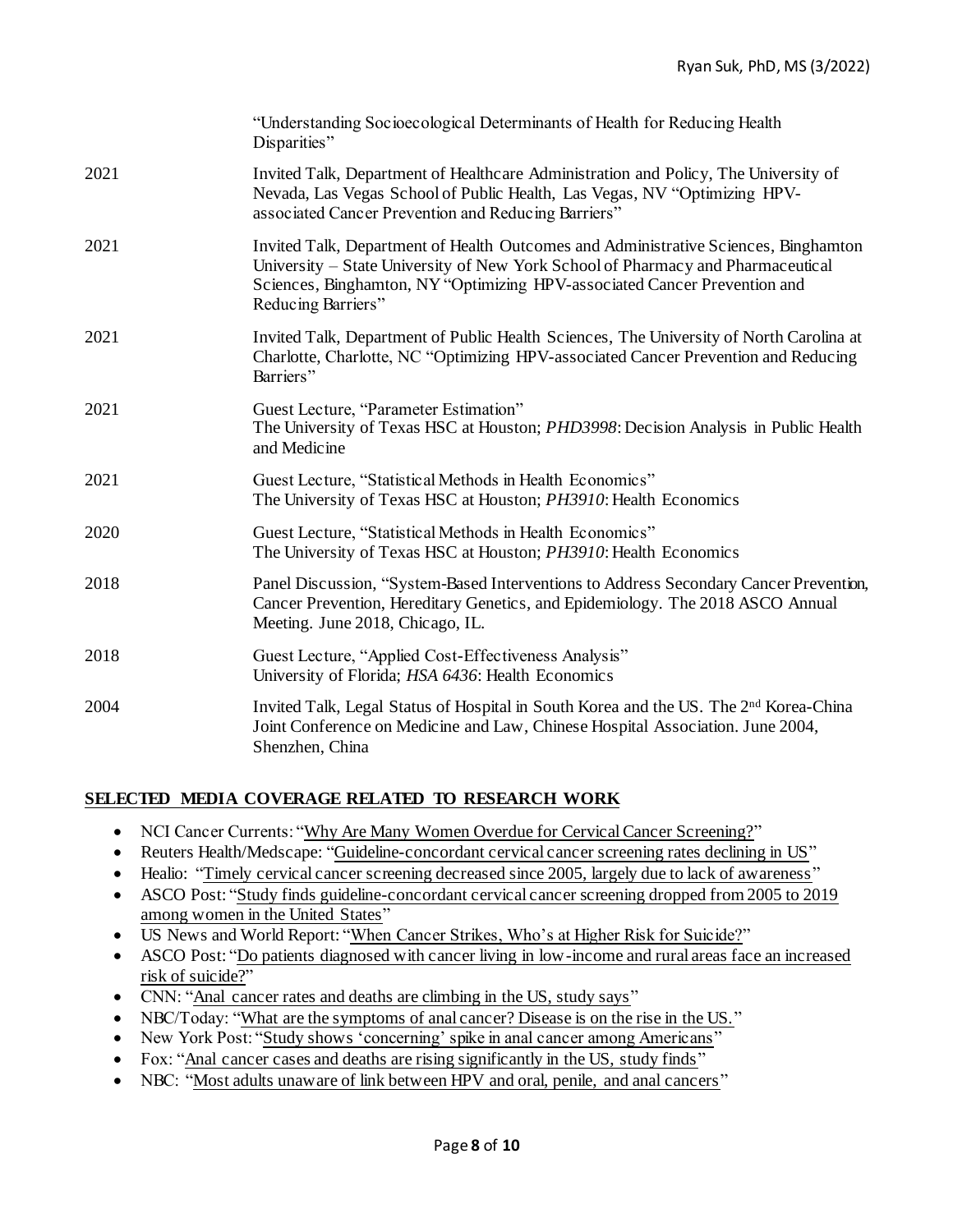- The Philadelphia Inquirer (also via Chicago Tribune): "Americans continue to be ignorant or indifferent [about the cancer-preventing HPV vaccine"](https://www.inquirer.com/health/hpv-vaccine-gardasil-cancer-prevention-20190918.html)
- US News and World Report: ["Most Americans in the dark about cancer-causing HPV, survey finds](https://www.usnews.com/news/health-news/articles/2019-09-16/most-americans-in-the-dark-about-cancer-causing-hpv-survey-finds)"
- Popular Science: ["Most people don't know the true dangers of HPV"](https://www.popsci.com/hpv-vaccine-cancer-awareness/)
- Healio: ["More than 70% of US adults are not aware of HPV cancer risks](https://www.healio.com/news/pediatrics/20190927/more-than-70-of-us-adults-are-not-aware-of-hpv-cancer-risks)"
- MEDPAGE/ASCO Reading Room: "Incidence of second primary HPV-associated cancers found [significant: persistent HPV infection at multiple sites may be responsible"](https://www.medpagetoday.com/reading-room/asco/gynecological-cancers/75418?vpass=1)
- GE Healthcare: ["Second HPV-related primary cancers common in survivors](https://www.gehealthcare.com/article/second-hpv-related-primary-cancers-common-in-survivors)"
- ASCO Post: ["Risk of Second HPV-associated Cancer among Survivors of HPV-Associated cancers](https://ascopost.com/News/59274)"
- MDedge: ["Racial disparities uncovered in IBD-related myelosuppressive hospitalizations"](https://www.mdedge.com/internalmedicine/article/194617/gastroenterology/racial-disparities-uncovered-ibd-related)
- CNN: ["One in nine American men has oral HPV, study finds](https://www.cnn.com/2017/10/16/health/oral-hpv-infections-men-study/index.html)"
- CNN: ["1 in 9 men have oral HPV, but we fix this"](https://www.cnn.com/2017/10/19/opinions/how-to-prevent-hpv-bassett-opinion/index.html)
- New York Times: ["7 million American men carry cancer-causing HPV virus"](https://www.nytimes.com/2017/10/16/well/live/7-million-american-men-carry-cancer-causing-hpv-virus.html)
- TIME: " $1$  in 9 men have oral HPV"
- Forbes: ["Men found six times more likely than women to have highest risk HPV infection"](https://www.forbes.com/sites/tarahaelle/2017/10/17/men-six-times-more-likely-than-women-to-have-highest-risk-hpv-infection/#23c1b3d82de0)
- CBS News: ["1 in 9 American men are infected with oral HPV"](https://www.cbsnews.com/news/1-in-9-american-men-are-infected-with-oral-hpv/)
- NBC Nightly News: ["A silent epidemic of cancer is spreading among men"](https://www.nbcnews.com/health/health-news/silent-epidemic-cancer-spreading-among-men-n811466)
- The Philadelphia Inquirer: "HPV is causing an oral cancer epidemic in men by outwitting natural [defenses"](https://www.inquirer.com/philly/health/hpv-is-causing-an-oral-cancer-epidemic-in-men-by-outwitting-natural-defenses-20180309.html)

# **SOCIETY MEMBERSHIPS & SERVICES**

Member, Cancer Prevention and Control Research Network (CPCRN), Social Deprivation Group, 2022 – Present Junior Member, Society for Pediatric Research (SPR), 2022 – Present

Member, Cancer Alliance of Texas (CAT) (Cervical cancer screening Workgroup, Disparities Priority Area Workgroup, Membership Committee), 2021 – Present

Member, Interdisciplinary Association for Population Health Science (IAPHS), 2021 – Present

Member, Society for Epidemiologic Research (SER), 2020 – Present

Member, American Gastroenterological Association (AGA), 2018 – Present

Member, Society of Medical Decision Making (SMDM), 2017 – Present

Member, American Society of Clinical Oncology (ASCO), 2017 – Present

Member, The American Society of Law, Medicine & Ethics, 2016 – Present

Member, The Korean Society of Law and Medicine, 2002 – Present

### **Reviewer**

### **Ad-hoc manuscript reviewer:**

Annals of Internal Medicine/ The American Journal of Gastroenterology/ JAMA Network Open/ Journal of the National Comprehensive Cancer Network/ Pharmacoeconomics/ European Journal of Cancer Care/ Gynecologic Oncology/ BMJ Open/ Medical Care/ Cancers/ Nutrients/ Korean Journal of Law and Medicine

### **Abstract reviewer:**

Interdisciplinary Association for Population Health Science (IAPHS) 2021/ Society for Epidemiologic Research (SER) 2021-2022/ Society of Medical Decision Making (SMDM) 39th, 40th , 41st , 42nd Annual North American Meeting, 2017-2021/ Society of Medical Decision Making (SMDM) 17th, 18th Biennial European Conference, 2018-2020

### **Professional/Academic services**